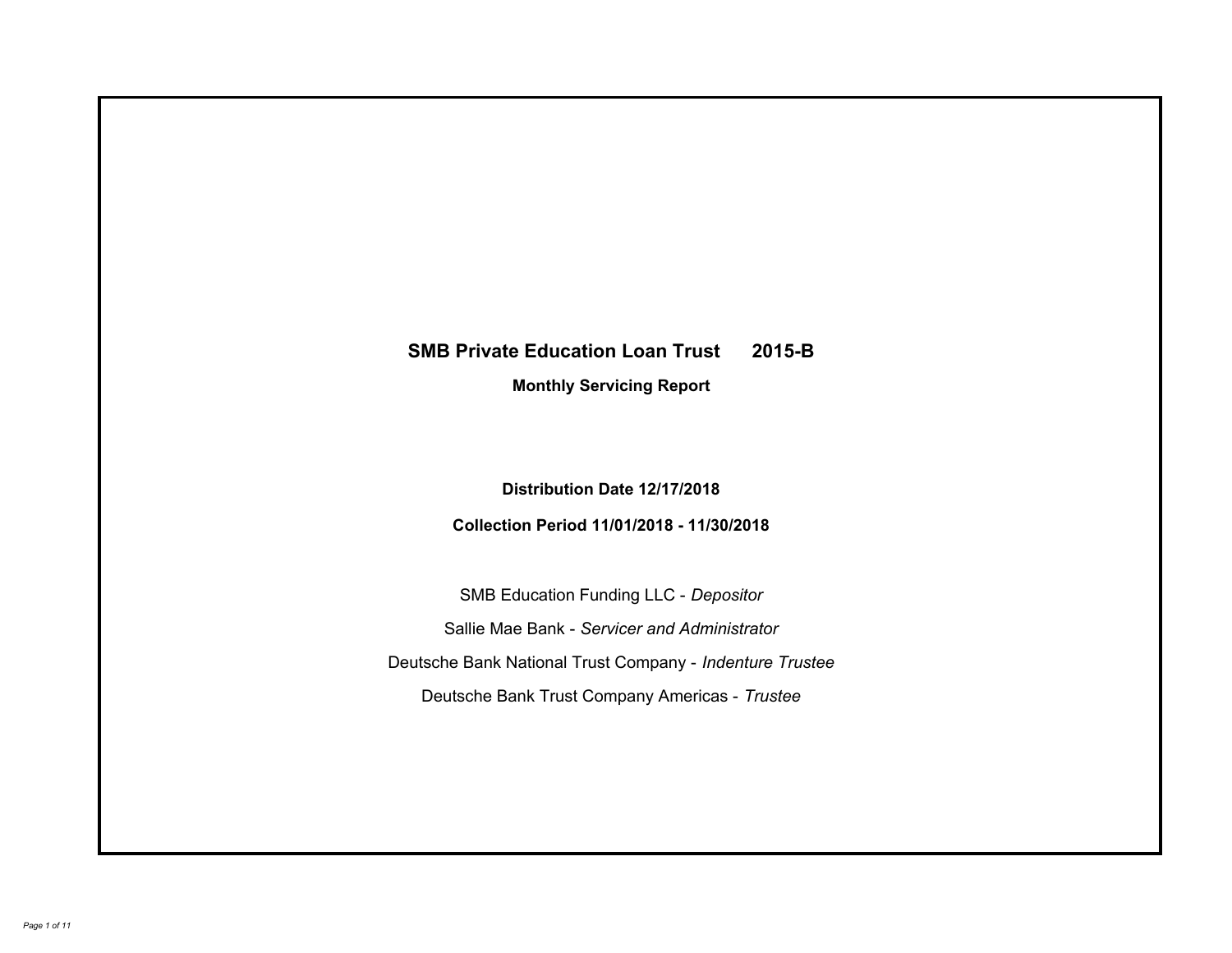| A            | <b>Student Loan Portfolio Characteristics</b> |                                                 | <b>Settlement Date</b><br>07/30/2015 | 10/31/2018            | 11/30/2018            |
|--------------|-----------------------------------------------|-------------------------------------------------|--------------------------------------|-----------------------|-----------------------|
|              | <b>Principal Balance</b>                      |                                                 | \$700,964,388.29                     | \$458,212,226.41      | \$454,101,082.46      |
|              | Interest to be Capitalized Balance            |                                                 | 42,430,107.89                        | 25,365,225.66         | 20,994,822.80         |
|              | Pool Balance                                  |                                                 | \$743,394,496.18                     | \$483,577,452.07      | \$475,095,905.26      |
|              | Weighted Average Coupon (WAC)                 |                                                 |                                      |                       |                       |
|              |                                               | WAC1 (Contractual Interest Rate on the Loan)    | 8.20%                                | 9.51%                 | 9.49%                 |
|              |                                               | WAC2 (Average of Applicable Interest Rate)      | 8.18%                                | 9.43%                 | 9.42%                 |
|              |                                               | WAC3 (Average of Actual Interest Rate)          | 8.13%                                | 9.35%                 | 9.34%                 |
|              | Weighted Average Remaining Term               |                                                 | 128.84                               | 120.14                | 120.01                |
|              | Number of Loans                               |                                                 | 63,899                               | 42,920                | 42,296                |
|              | Number of Borrowers<br>Pool Factor            |                                                 | 43,918                               | 29,627<br>0.650499102 | 29,206<br>0.639089888 |
|              |                                               | Since Issued Total Constant Prepayment Rate (1) |                                      | 8.55%                 | 8.61%                 |
|              |                                               |                                                 |                                      |                       |                       |
| B            | <b>Debt Securities</b>                        | Cusip/Isin                                      | 11/15/2018                           |                       | 12/17/2018            |
|              | A <sub>2</sub> A                              | 78448QAB4                                       | \$131,747,551.63                     |                       | \$127,705,282.51      |
|              | A <sub>2</sub> B                              | 78448QAC2                                       | \$61,756,664.82                      |                       | \$59,861,851.17       |
|              | A <sub>3</sub>                                | 78448QAD0                                       | \$75,000,000.00                      |                       | \$75,000,000.00       |
|              | B                                             | 78448QAE8                                       | \$70,000,000.00                      |                       | \$70,000,000.00       |
|              | C                                             | 78448QAF5                                       | \$50,000,000.00                      |                       | \$50,000,000.00       |
|              |                                               |                                                 |                                      |                       |                       |
| $\mathsf{C}$ | <b>Certificates</b>                           | <b>Cusip/Isin</b>                               | 11/15/2018                           |                       | 12/17/2018            |
|              | Residual                                      | 78448Q108                                       | \$100,000.00                         |                       | \$100,000.00          |
|              |                                               |                                                 |                                      |                       |                       |
| D            | <b>Account Balances</b>                       |                                                 | 11/15/2018                           |                       | 12/17/2018            |
|              | Reserve Account Balance                       |                                                 | \$1,896,081.00                       |                       | \$1,896,081.00        |
|              |                                               |                                                 |                                      |                       |                       |
| E            | <b>Asset / Liability</b>                      |                                                 | 11/15/2018                           |                       | 12/17/2018            |
|              | Overcollateralization Percentage              |                                                 | 19.66%                               |                       | 19.48%                |
|              | Specified Overcollateralization Amount        |                                                 | \$145,073,235.62                     |                       | \$142,528,771.58      |
|              | Actual Overcollateralization Amount           |                                                 | \$95,073,235.62                      |                       | \$92,528,771.58       |
|              |                                               |                                                 |                                      |                       |                       |

(1) Since Issued Total CPR calculations found in monthly servicing reports issued on or prior to September 15, 2015 originally included loans that were removed from the pool by the sponsor because they became ineligible for the pool between the cut-off date and settlement date. On October 5, 2015, Since Issued Total CPR calculations were revised to exclude these loans and all prior monthly servicing reports were restated. For additional information, see 'Since Issued CPR Methodology' found on page 11 of this report.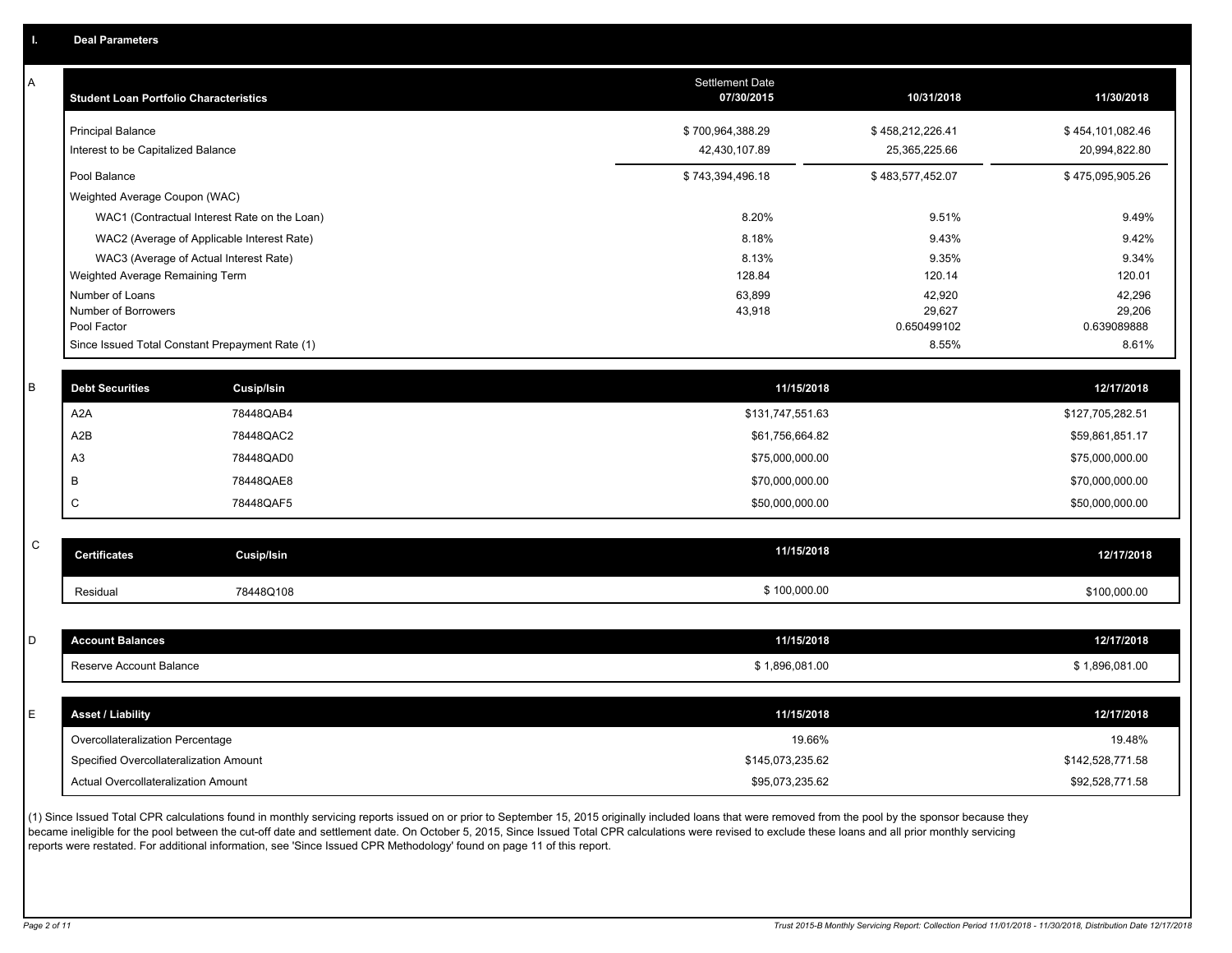# **II. 2015-B Trust Activity 11/01/2018 through 11/30/2018**

| <b>Borrower Principal</b><br>8,564,510.99<br><b>Consolidation Activity Principal</b><br>0.00<br>Seller Principal Reimbursement<br>0.00<br>Servicer Principal Reimbursement<br>0.00<br>Delinquent Principal Purchases by Servicer<br>0.00<br><b>Other Principal Deposits</b><br>103,157.11<br>\$8,667,668.10<br><b>Total Principal Receipts</b><br>в<br><b>Student Loan Interest Receipts</b><br><b>Borrower Interest</b><br>2,647,449.68<br>0.00<br><b>Consolidation Activity Interest</b><br>Seller Interest Reimbursement<br>0.00<br>Servicer Interest Reimbursement<br>0.00<br>Delinquent Interest Purchases by Servicer<br>0.00<br><b>Other Interest Deposits</b><br>423.58<br>\$2,647,873.26<br><b>Total Interest Receipts</b><br>C<br><b>Recoveries on Realized Losses</b><br>\$99,838.50<br>D<br><b>Investment Income</b><br>\$21,036.89<br>Е<br>\$0.00<br><b>Funds Borrowed from Next Collection Period</b><br>F.<br>\$0.00<br><b>Funds Repaid from Prior Collection Period</b><br>\$0.00<br>G<br>Loan Sale or Purchase Proceeds<br>\$0.00<br>н<br>Initial Deposits to Distribution Account<br>\$0.00<br><b>Excess Transferred from Other Accounts</b><br>\$0.00<br><b>Borrower Benefit Reimbursements</b><br>J<br><b>Other Deposits</b><br>\$0.00<br>Κ<br>Г<br><b>Other Fees Collected</b><br>\$0.00<br>М<br><b>AVAILABLE FUNDS</b><br>\$11,436,416.75<br>N<br>Non-Cash Principal Activity During Collection Period<br>\$4,556,524.15<br>O<br>Aggregate Purchased Amounts by the Depositor, Servicer or Seller<br>\$103,580.69<br>P<br>\$0.00<br>Aggregate Loan Substitutions | Α | <b>Student Loan Principal Receipts</b> |  |
|----------------------------------------------------------------------------------------------------------------------------------------------------------------------------------------------------------------------------------------------------------------------------------------------------------------------------------------------------------------------------------------------------------------------------------------------------------------------------------------------------------------------------------------------------------------------------------------------------------------------------------------------------------------------------------------------------------------------------------------------------------------------------------------------------------------------------------------------------------------------------------------------------------------------------------------------------------------------------------------------------------------------------------------------------------------------------------------------------------------------------------------------------------------------------------------------------------------------------------------------------------------------------------------------------------------------------------------------------------------------------------------------------------------------------------------------------------------------------------------------------------------------------------------------------------------------------------------|---|----------------------------------------|--|
|                                                                                                                                                                                                                                                                                                                                                                                                                                                                                                                                                                                                                                                                                                                                                                                                                                                                                                                                                                                                                                                                                                                                                                                                                                                                                                                                                                                                                                                                                                                                                                                        |   |                                        |  |
|                                                                                                                                                                                                                                                                                                                                                                                                                                                                                                                                                                                                                                                                                                                                                                                                                                                                                                                                                                                                                                                                                                                                                                                                                                                                                                                                                                                                                                                                                                                                                                                        |   |                                        |  |
|                                                                                                                                                                                                                                                                                                                                                                                                                                                                                                                                                                                                                                                                                                                                                                                                                                                                                                                                                                                                                                                                                                                                                                                                                                                                                                                                                                                                                                                                                                                                                                                        |   |                                        |  |
|                                                                                                                                                                                                                                                                                                                                                                                                                                                                                                                                                                                                                                                                                                                                                                                                                                                                                                                                                                                                                                                                                                                                                                                                                                                                                                                                                                                                                                                                                                                                                                                        |   |                                        |  |
|                                                                                                                                                                                                                                                                                                                                                                                                                                                                                                                                                                                                                                                                                                                                                                                                                                                                                                                                                                                                                                                                                                                                                                                                                                                                                                                                                                                                                                                                                                                                                                                        |   |                                        |  |
|                                                                                                                                                                                                                                                                                                                                                                                                                                                                                                                                                                                                                                                                                                                                                                                                                                                                                                                                                                                                                                                                                                                                                                                                                                                                                                                                                                                                                                                                                                                                                                                        |   |                                        |  |
|                                                                                                                                                                                                                                                                                                                                                                                                                                                                                                                                                                                                                                                                                                                                                                                                                                                                                                                                                                                                                                                                                                                                                                                                                                                                                                                                                                                                                                                                                                                                                                                        |   |                                        |  |
|                                                                                                                                                                                                                                                                                                                                                                                                                                                                                                                                                                                                                                                                                                                                                                                                                                                                                                                                                                                                                                                                                                                                                                                                                                                                                                                                                                                                                                                                                                                                                                                        |   |                                        |  |
|                                                                                                                                                                                                                                                                                                                                                                                                                                                                                                                                                                                                                                                                                                                                                                                                                                                                                                                                                                                                                                                                                                                                                                                                                                                                                                                                                                                                                                                                                                                                                                                        |   |                                        |  |
|                                                                                                                                                                                                                                                                                                                                                                                                                                                                                                                                                                                                                                                                                                                                                                                                                                                                                                                                                                                                                                                                                                                                                                                                                                                                                                                                                                                                                                                                                                                                                                                        |   |                                        |  |
|                                                                                                                                                                                                                                                                                                                                                                                                                                                                                                                                                                                                                                                                                                                                                                                                                                                                                                                                                                                                                                                                                                                                                                                                                                                                                                                                                                                                                                                                                                                                                                                        |   |                                        |  |
|                                                                                                                                                                                                                                                                                                                                                                                                                                                                                                                                                                                                                                                                                                                                                                                                                                                                                                                                                                                                                                                                                                                                                                                                                                                                                                                                                                                                                                                                                                                                                                                        |   |                                        |  |
|                                                                                                                                                                                                                                                                                                                                                                                                                                                                                                                                                                                                                                                                                                                                                                                                                                                                                                                                                                                                                                                                                                                                                                                                                                                                                                                                                                                                                                                                                                                                                                                        |   |                                        |  |
|                                                                                                                                                                                                                                                                                                                                                                                                                                                                                                                                                                                                                                                                                                                                                                                                                                                                                                                                                                                                                                                                                                                                                                                                                                                                                                                                                                                                                                                                                                                                                                                        |   |                                        |  |
|                                                                                                                                                                                                                                                                                                                                                                                                                                                                                                                                                                                                                                                                                                                                                                                                                                                                                                                                                                                                                                                                                                                                                                                                                                                                                                                                                                                                                                                                                                                                                                                        |   |                                        |  |
|                                                                                                                                                                                                                                                                                                                                                                                                                                                                                                                                                                                                                                                                                                                                                                                                                                                                                                                                                                                                                                                                                                                                                                                                                                                                                                                                                                                                                                                                                                                                                                                        |   |                                        |  |
|                                                                                                                                                                                                                                                                                                                                                                                                                                                                                                                                                                                                                                                                                                                                                                                                                                                                                                                                                                                                                                                                                                                                                                                                                                                                                                                                                                                                                                                                                                                                                                                        |   |                                        |  |
|                                                                                                                                                                                                                                                                                                                                                                                                                                                                                                                                                                                                                                                                                                                                                                                                                                                                                                                                                                                                                                                                                                                                                                                                                                                                                                                                                                                                                                                                                                                                                                                        |   |                                        |  |
|                                                                                                                                                                                                                                                                                                                                                                                                                                                                                                                                                                                                                                                                                                                                                                                                                                                                                                                                                                                                                                                                                                                                                                                                                                                                                                                                                                                                                                                                                                                                                                                        |   |                                        |  |
|                                                                                                                                                                                                                                                                                                                                                                                                                                                                                                                                                                                                                                                                                                                                                                                                                                                                                                                                                                                                                                                                                                                                                                                                                                                                                                                                                                                                                                                                                                                                                                                        |   |                                        |  |
|                                                                                                                                                                                                                                                                                                                                                                                                                                                                                                                                                                                                                                                                                                                                                                                                                                                                                                                                                                                                                                                                                                                                                                                                                                                                                                                                                                                                                                                                                                                                                                                        |   |                                        |  |
|                                                                                                                                                                                                                                                                                                                                                                                                                                                                                                                                                                                                                                                                                                                                                                                                                                                                                                                                                                                                                                                                                                                                                                                                                                                                                                                                                                                                                                                                                                                                                                                        |   |                                        |  |
|                                                                                                                                                                                                                                                                                                                                                                                                                                                                                                                                                                                                                                                                                                                                                                                                                                                                                                                                                                                                                                                                                                                                                                                                                                                                                                                                                                                                                                                                                                                                                                                        |   |                                        |  |
|                                                                                                                                                                                                                                                                                                                                                                                                                                                                                                                                                                                                                                                                                                                                                                                                                                                                                                                                                                                                                                                                                                                                                                                                                                                                                                                                                                                                                                                                                                                                                                                        |   |                                        |  |
|                                                                                                                                                                                                                                                                                                                                                                                                                                                                                                                                                                                                                                                                                                                                                                                                                                                                                                                                                                                                                                                                                                                                                                                                                                                                                                                                                                                                                                                                                                                                                                                        |   |                                        |  |
|                                                                                                                                                                                                                                                                                                                                                                                                                                                                                                                                                                                                                                                                                                                                                                                                                                                                                                                                                                                                                                                                                                                                                                                                                                                                                                                                                                                                                                                                                                                                                                                        |   |                                        |  |
|                                                                                                                                                                                                                                                                                                                                                                                                                                                                                                                                                                                                                                                                                                                                                                                                                                                                                                                                                                                                                                                                                                                                                                                                                                                                                                                                                                                                                                                                                                                                                                                        |   |                                        |  |
|                                                                                                                                                                                                                                                                                                                                                                                                                                                                                                                                                                                                                                                                                                                                                                                                                                                                                                                                                                                                                                                                                                                                                                                                                                                                                                                                                                                                                                                                                                                                                                                        |   |                                        |  |
|                                                                                                                                                                                                                                                                                                                                                                                                                                                                                                                                                                                                                                                                                                                                                                                                                                                                                                                                                                                                                                                                                                                                                                                                                                                                                                                                                                                                                                                                                                                                                                                        |   |                                        |  |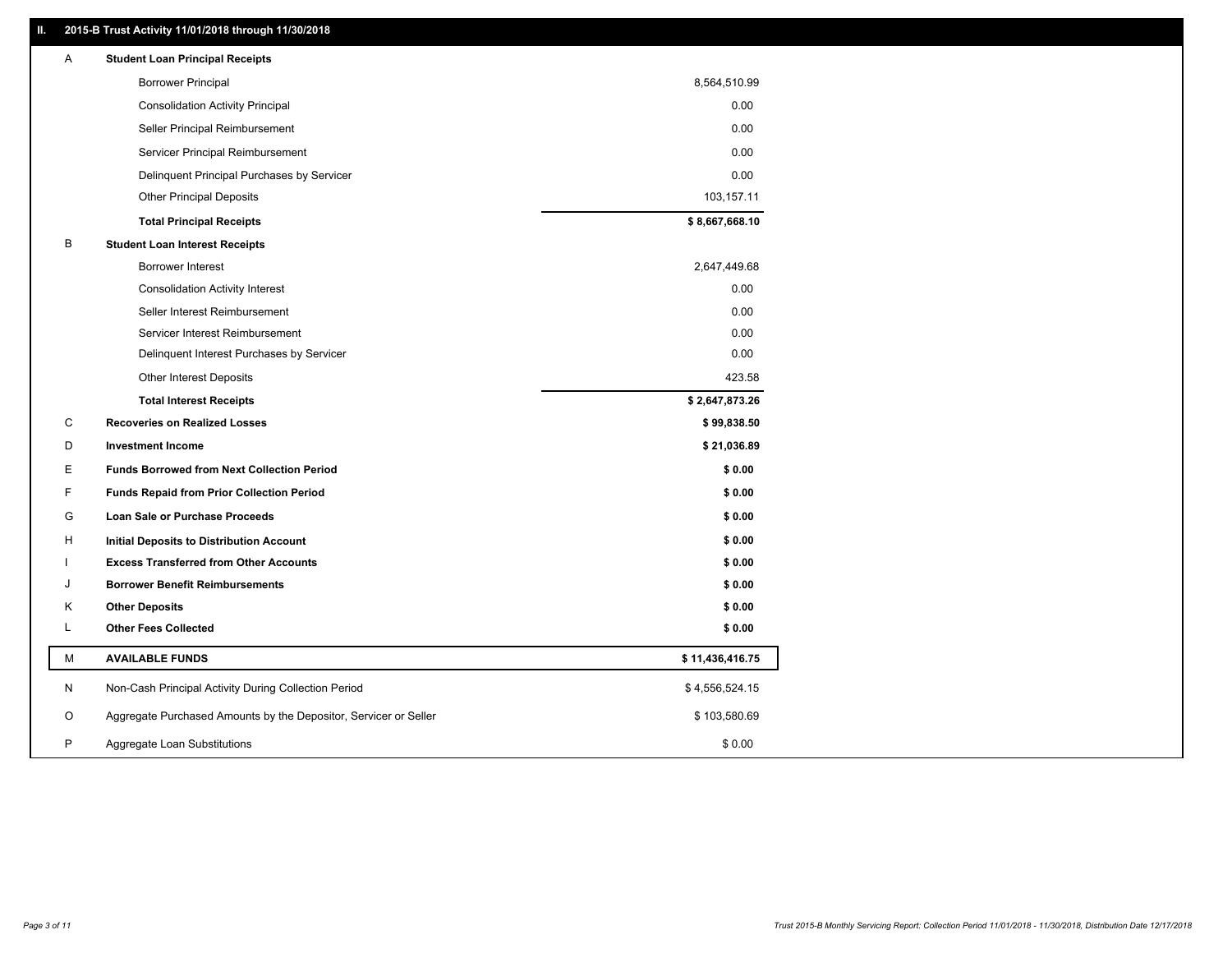|                   |                       |                   |            |                                                           | <b>Loans by Repayment Status</b> |                            |                          |         |                                                                  |                |                            |
|-------------------|-----------------------|-------------------|------------|-----------------------------------------------------------|----------------------------------|----------------------------|--------------------------|---------|------------------------------------------------------------------|----------------|----------------------------|
|                   |                       |                   | 11/30/2018 |                                                           |                                  | 10/31/2018                 |                          |         |                                                                  |                |                            |
|                   |                       | Wtd Avg<br>Coupon | # Loans    | Principal and<br><b>Interest Accrued</b><br>to Capitalize | % of Principal                   | % of Loans in<br>Repay (1) | <b>Wtd Avg</b><br>Coupon | # Loans | <b>Principal and</b><br><b>Interest Accrued</b><br>to Capitalize | % of Principal | % of Loans in<br>Repay (1) |
| INTERIM:          | IN SCHOOL             | 10.63%            | 1,800      | \$27,906,822.11                                           | 5.874%                           | $-$ %                      | 10.61%                   | 1,789   | \$27,533,609.21                                                  | 5.694%         | $-$ %                      |
|                   | GRACE                 | 10.27%            | 731        | \$12,025,987.19                                           | 2.531%                           | $-$ %                      | 10.51%                   | 1,486   | \$23,913,012.54                                                  | 4.945%         | $-$ %                      |
|                   | <b>DEFERMENT</b>      | 10.47%            | 2,562      | \$33,174,714.08                                           | 6.983%                           | $-$ %                      | 10.48%                   | 2,571   | \$32,992,245.12                                                  | 6.823%         | $-$ %                      |
| <b>REPAYMENT:</b> | <b>CURRENT</b>        | 9.08%             | 34,754     | \$368,126,033.60                                          | 77.485%                          | 91.576%                    | 9.06%                    | 34,700  | \$366,009,772.59                                                 | 75.688%        | 91.700%                    |
|                   | 31-60 DAYS DELINQUENT | 9.74%             | 662        | \$8,644,130.09                                            | 1.819%                           | 2.150%                     | 9.84%                    | 612     | \$8,538,565.23                                                   | 1.766%         | 2.139%                     |
|                   | 61-90 DAYS DELINQUENT | 9.24%             | 272        | \$3,785,074.75                                            | 0.797%                           | 0.942%                     | 8.86%                    | 273     | \$3,817,737.02                                                   | 0.789%         | 0.956%                     |
|                   | > 90 DAYS DELINQUENT  | 9.99%             | 191        | \$2,958,807.76                                            | 0.623%                           | 0.736%                     | 9.84%                    | 155     | \$2,181,463.58                                                   | 0.451%         | 0.547%                     |
|                   | FORBEARANCE           | 9.64%             | 1,324      | \$18,474,335.68                                           | 3.889%                           | 4.596%                     | 9.57%                    | 1,334   | \$18,591,046.78                                                  | 3.844%         | 4.658%                     |
| <b>TOTAL</b>      |                       |                   | 42,296     | \$475,095,905.26                                          | 100.00%                          | 100.00%                    |                          | 42,920  | \$483,577,452.07                                                 | 100.00%        | 100.00%                    |

Percentages may not total 100% due to rounding \*

1 Loans classified in "Repayment" include any loan for which interim interest only, \$25 fixed payments or full principal and interest payments are due.

|                         |                                                                                                                              |                          |            |                                                                  | <b>Loans by Borrower Status</b> |                                |                          |         |                                                                  |                |                                |
|-------------------------|------------------------------------------------------------------------------------------------------------------------------|--------------------------|------------|------------------------------------------------------------------|---------------------------------|--------------------------------|--------------------------|---------|------------------------------------------------------------------|----------------|--------------------------------|
|                         |                                                                                                                              |                          | 11/30/2018 |                                                                  |                                 | 10/31/2018                     |                          |         |                                                                  |                |                                |
|                         |                                                                                                                              | <b>Wtd Avg</b><br>Coupon | # Loans    | <b>Principal and</b><br><b>Interest Accrued</b><br>to Capitalize | % of Principal                  | % of Loans in<br>P&I Repay (2) | <b>Wtd Avg</b><br>Coupon | # Loans | <b>Principal and</b><br><b>Interest Accrued</b><br>to Capitalize | % of Principal | % of Loans in<br>P&I Repay (2) |
| <b>INTERIM:</b>         | IN SCHOOL                                                                                                                    | 10.23%                   | 3,467      | \$51,528,866.11                                                  | 10.846%                         | $-$ %                          | 10.21%                   | 3,472   | \$51,319,317.70                                                  | 10.612%        | $-$ %                          |
|                         | GRACE                                                                                                                        | 10.00%                   | 1,471      | \$22,491,320.40                                                  | 4.734%                          | $-$ %                          | 10.08%                   | 2,983   | \$45,837,717.03                                                  | 9.479%         | $-$ %                          |
|                         | <b>DEFERMENT</b>                                                                                                             | 10.06%                   | 4,741      | \$59,228,290.55                                                  | 12.467%                         | $-$ %                          | 10.04%                   | 4,810   | \$59,649,343.89                                                  | 12.335%        | $-$ %                          |
| P&I REPAYMENT:          | <b>CURRENT</b>                                                                                                               | 8.98%                    | 30,215     | \$308,597,300.49                                                 | 64.955%                         | 90.273%                        | 8.93%                    | 29,320  | \$294,084,922.57                                                 | 60.814%        | 89.997%                        |
|                         | 31-60 DAYS DELINQUENT                                                                                                        | 9.68%                    | 626        | \$8,176,983.82                                                   | 1.721%                          | 2.392%                         | 9.84%                    | 582     | \$8,173,734.29                                                   | 1.690%         | 2.501%                         |
|                         | 61-90 DAYS DELINQUENT                                                                                                        | 9.20%                    | 265        | \$3,671,997.77                                                   | 0.773%                          | 1.074%                         | 8.84%                    | 268     | \$3,779,548.73                                                   | 0.782%         | 1.157%                         |
|                         | > 90 DAYS DELINQUENT                                                                                                         | 9.98%                    | 187        | \$2,926,810.44                                                   | 0.616%                          | 0.856%                         | 9.81%                    | 151     | \$2,141,821.08                                                   | 0.443%         | 0.655%                         |
|                         | <b>FORBEARANCE</b>                                                                                                           | 9.64%                    | 1,324      | \$18,474,335.68                                                  | 3.889%                          | 5.404%                         | 9.57%                    | 1,334   | \$18,591,046.78                                                  | 3.844%         | 5.689%                         |
| <b>TOTAL</b><br>$\star$ | Percentages may not total 100% due to rounding                                                                               |                          | 42,296     | \$475,095,905.26                                                 | 100.00%                         | 100.00%                        |                          | 42,920  | \$483,577,452.07                                                 | 100.00%        | 100.00%                        |
|                         | 2 Loans classified in "P&I Repayment" includes only those loans for which scheduled principal and interest payments are due. |                          |            |                                                                  |                                 |                                |                          |         |                                                                  |                |                                |

WAC reflects WAC3 To conform with company standard reporting these sections now include Princial and Interest Accrued to Capitalize.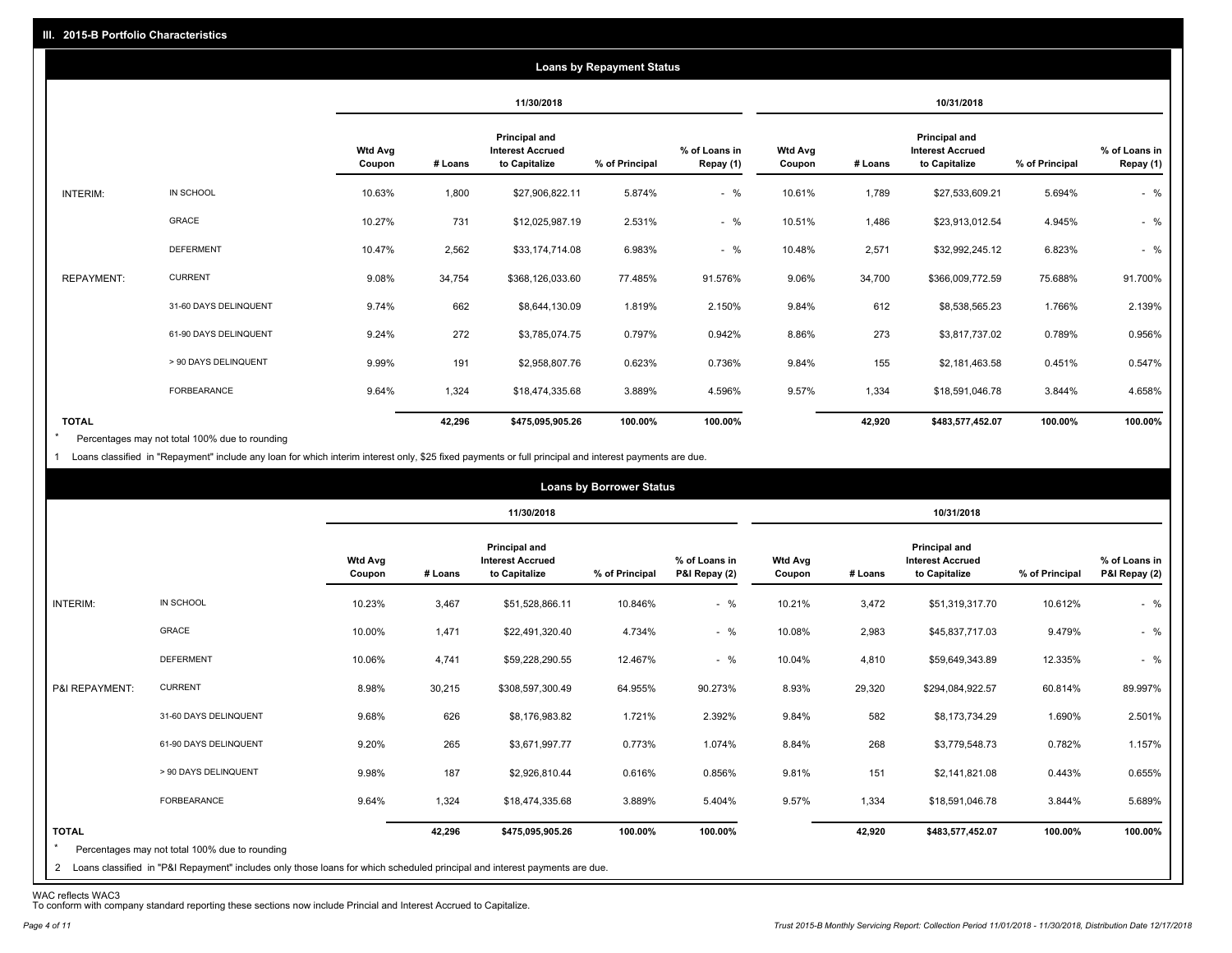|                                                               | 11/30/2018       | 10/31/2018       |
|---------------------------------------------------------------|------------------|------------------|
| Pool Balance                                                  | \$475,095,905.26 | \$483,577,452.07 |
| Total # Loans                                                 | 42,296           | 42,920           |
| Total # Borrowers                                             | 29,206           | 29,627           |
| Weighted Average Coupon                                       | 9.42%            | 9.43%            |
| Weighted Average Remaining Term                               | 120.01           | 120.14           |
| Percent of Pool - Cosigned                                    | 93.0%            | 92.9%            |
| Percent of Pool - Non Cosigned                                | 7.0%             | 7.1%             |
| Borrower Interest Accrued for Period                          | \$3,477,184.35   | \$3,614,169.87   |
| <b>Outstanding Borrower Interest Accrued</b>                  | \$23,970,540.60  | \$28,291,911.25  |
| Gross Principal Realized Loss - Periodic *                    | \$535,666.52     | \$468,398.76     |
| Gross Principal Realized Loss - Cumulative *                  | \$23,218,580.31  | \$22,682,913.79  |
| Recoveries on Realized Losses - Periodic                      | \$99,838.50      | \$116,569.76     |
| Recoveries on Realized Losses - Cumulative                    | \$3,131,530.00   | \$3,031,691.50   |
| Net Losses - Periodic                                         | \$435,828.02     | \$351,829.00     |
| Net Losses - Cumulative                                       | \$20,087,050.31  | \$19,651,222.29  |
| Non-Cash Principal Activity - Capitalized Interest            | \$5,098,643.11   | \$1,157,848.99   |
| Since Issued Total Constant Prepayment Rate (CPR) (1)         | 8.61%            | 8.55%            |
| <b>Loan Substitutions</b>                                     | \$0.00           | \$0.00           |
| <b>Cumulative Loan Substitutions</b>                          | \$0.00           | \$0.00           |
| <b>Unpaid Servicing Fees</b>                                  | \$0.00           | \$0.00           |
| <b>Unpaid Administration Fees</b>                             | \$0.00           | \$0.00           |
| <b>Unpaid Carryover Servicing Fees</b>                        | \$0.00           | \$0.00           |
| Note Interest Shortfall                                       | \$0.00           | \$0.00           |
| Loans in Modification                                         | \$33,179,715.57  | \$32,981,009.85  |
| % of Loans in Modification as a % of Loans in Repayment (P&I) | 10.26%           | 10.70%           |
|                                                               |                  |                  |
| % Annualized Gross Principal Realized Loss - Periodic as a %  |                  |                  |
| of Loans in Repayment (P&I) * 12                              | 1.99%            | 1.82%            |
| % Gross Principal Realized Loss - Cumulative as a % of        |                  |                  |
| <b>Original Pool Balance</b>                                  | 3.12%            | 3.05%            |

\* In accordance with the Servicer's current policies and procedures, after September 1, 2017 loans subject to bankruptcy claims generally will not be reported as a charged-off unless and until they are delinquent for 120 d

(1) Since Issued Total CPR calculations found in monthly servicing reports issued on or prior to September 15, 2015 originally included loans that were removed from the pool by the sponsor because they became ineligible fo between the cut-off date and settlement date. On October 5, 2015, Since Issued Total CPR calculations were revised to exclude these loans and all prior monthly servicing reports were restated. For additional information, s Issued CPR Methodology' found on page 11 of this report.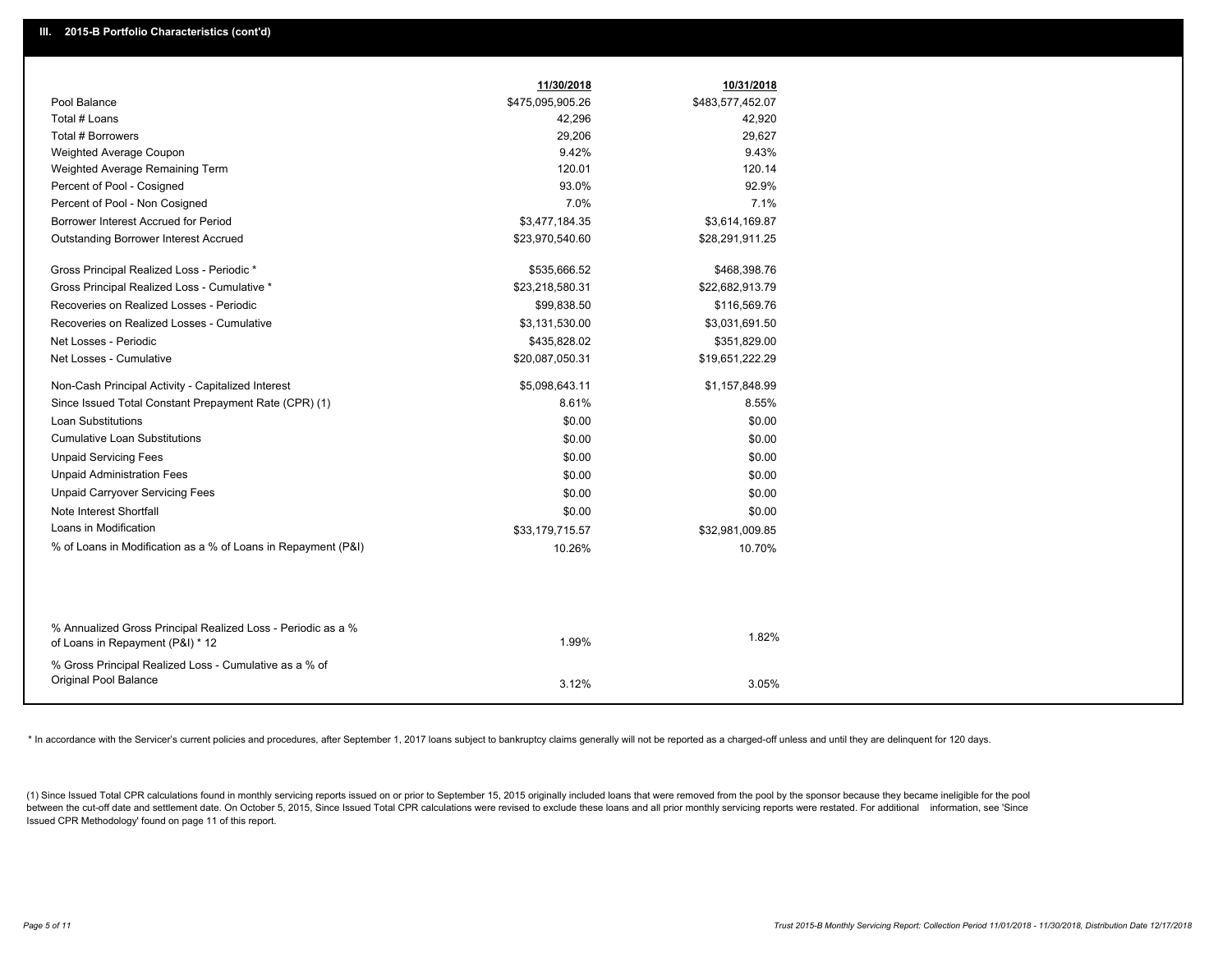#### **Loan Program**  A

|                                    | Weighted<br><b>Average Coupon</b> | # LOANS | <b>\$ AMOUNT</b> | $%$ *     |
|------------------------------------|-----------------------------------|---------|------------------|-----------|
| - Smart Option Interest-Only Loans | 8.40%                             | 8,907   | \$74,115,506.31  | 15.600%   |
| - Smart Option Fixed Pay Loans     | 9.32%                             | 11.412  | \$148,830,541.30 | 31.326%   |
| - Smart Option Deferred Loans      | 9.63%                             | 21,977  | \$252,149,857.65 | 53.073%   |
| - Other Loan Programs              | $0.00\%$                          | 0       | \$0.00           | $0.000\%$ |
| <b>Total</b>                       | 9.34%                             | 42,296  | \$475,095,905.26 | 100.000%  |

\* Percentages may not total 100% due to rounding

B

C

**Index Type**

|                       | Weighted<br><b>Average Coupon</b> | # LOANS  | \$ AMOUNT        | % *       |
|-----------------------|-----------------------------------|----------|------------------|-----------|
| - Fixed Rate Loans    | 7.67%                             | 8,929    | \$116,677,509.56 | 24.559%   |
| - LIBOR Indexed Loans | 9.89%                             | 33,367   | \$358,418,395.70 | 75.441%   |
| - Other Index Rates   | $0.00\%$                          | $\Omega$ | \$0.00           | $0.000\%$ |
| Total                 | 9.34%                             | 42,296   | \$475,095,905.26 | 100.000%  |

\* Percentages may not total 100% due to rounding

# **Weighted Average Recent FICO**

| $0 - 639$          | 3,747  | \$41,224,362.51  | 8.677%   |
|--------------------|--------|------------------|----------|
| 640 - 669          | 2,679  | \$30,371,352.37  | 6.393%   |
| 670 - 699          | 4,554  | \$52,146,881.37  | 10.976%  |
| 700 - 739          | 8,887  | \$101,572,692.00 | 21.379%  |
| $740 +$            | 22,422 | \$249,658,610.49 | 52.549%  |
| N/A <sup>(1)</sup> |        | \$122,006.52     | 0.026%   |
| <b>Total</b>       | 42,296 | \$475,095,905.26 | 100.000% |
|                    |        |                  |          |

WAC reflects WAC3 To conform with company standard reporting these sections now include Princial and Interest Accrued to Capitalize.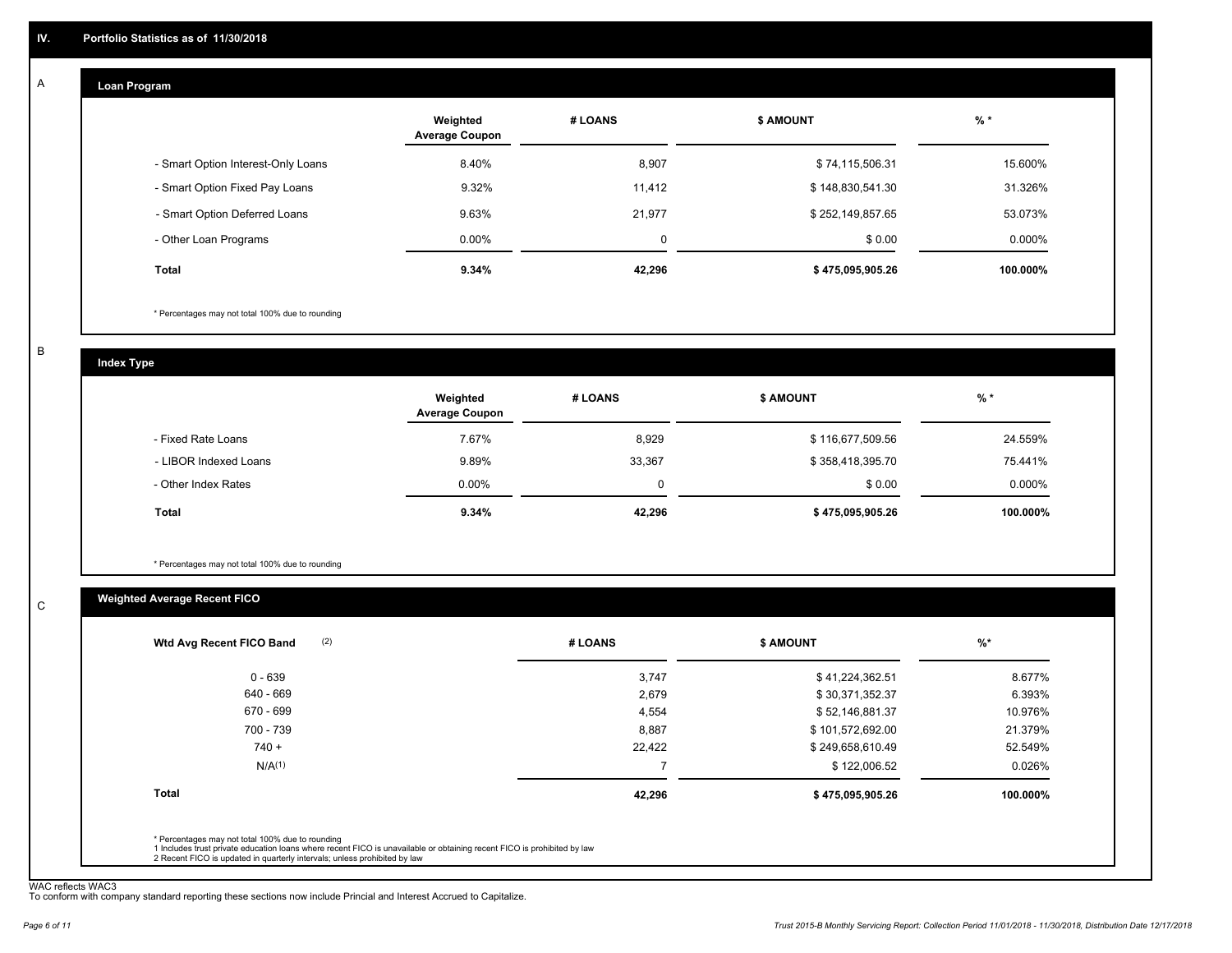| V. |       | 2015-B Reserve Account and Principal Distribution Calculations                             |                  |  |
|----|-------|--------------------------------------------------------------------------------------------|------------------|--|
| А. |       | <b>Reserve Account</b>                                                                     |                  |  |
|    |       | Specified Reserve Account Balance                                                          | \$1,896,081.00   |  |
|    |       | Actual Reserve Account Balance                                                             | \$1,896,081.00   |  |
| В. |       | <b>Principal Distribution Amount</b>                                                       |                  |  |
|    | j.    | Class A Notes Outstanding                                                                  | \$268,504,216.45 |  |
|    | ii.   | Pool Balance                                                                               | \$475,095,905.26 |  |
|    | iii.  | First Priority Principal Distribution Amount (i - ii)                                      | \$0.00           |  |
|    |       |                                                                                            |                  |  |
|    | iv.   | Class A and B Notes Outstanding                                                            | \$338,504,216.45 |  |
|    | v.    | First Priority Principal Distribution Amount                                               | \$0.00           |  |
|    | vi.   | Pool Balance                                                                               | \$475,095,905.26 |  |
|    | vii.  | Specified Overcollateralization Amount                                                     | \$142,528,771.58 |  |
|    | viii. | Available Funds (after payment of waterfall items A through H)                             | \$9,939,951.31   |  |
|    | ix.   | <b>Class C Notes Outstanding</b>                                                           | \$50,000,000.00  |  |
|    | x.    | Regular Principal Distribution Amount (if (iv > 0, (iv - v) - (vi - vii), min(viii, ix))   | \$5,937,082.77   |  |
|    |       |                                                                                            |                  |  |
|    | xi.   | Pool Balance                                                                               | \$475,095,905.26 |  |
|    | xii.  | 10% of Initial Pool Balance                                                                | \$74,339,449.62  |  |
|    | xiii. | First Priority Principal Distribution Amount                                               | \$0.00           |  |
|    | xiv.  | Regular Principal Distribution Amount                                                      | \$5,937,082.77   |  |
|    | XV.   | Available Funds (after payment of waterfall items A through J)                             | \$4,002,868.54   |  |
|    |       | xvi. Additional Principal Distribution Amount (if(ix $\lt$ = x, min(xv, xi - xiii - xiv))) | \$0.00           |  |
|    |       |                                                                                            |                  |  |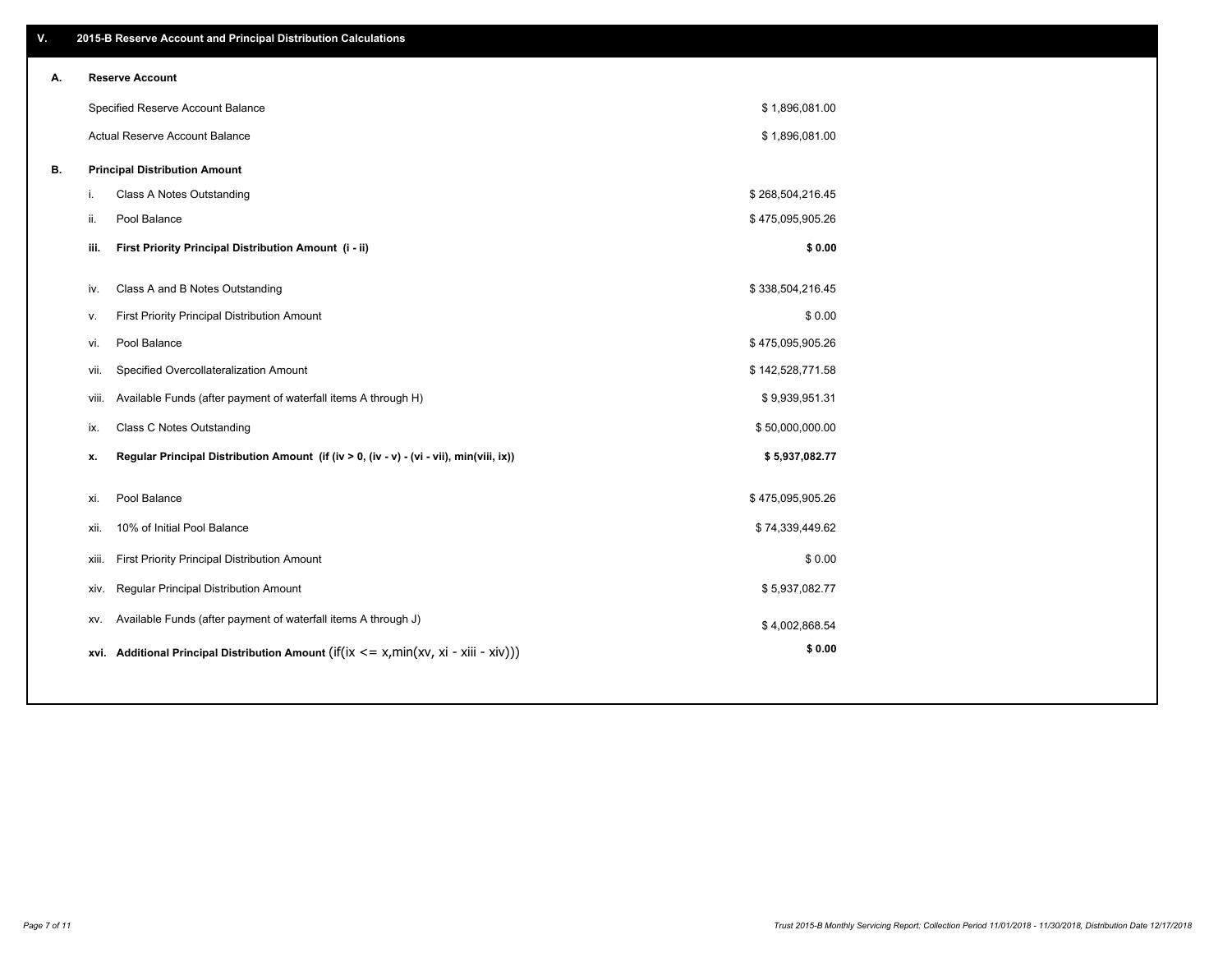|                |                                                         | Paid           | <b>Funds Balance</b> |
|----------------|---------------------------------------------------------|----------------|----------------------|
|                | <b>Total Available Funds</b>                            |                | \$11,436,416.75      |
|                |                                                         |                |                      |
| $\overline{A}$ | <b>Trustee Fees</b>                                     | \$0.00         | \$11,436,416.75      |
| В              | <b>Servicing Fees</b>                                   | \$306,370.69   | \$11,130,046.06      |
| C              | i. Administration Fees                                  | \$8,333.00     | \$11,121,713.06      |
|                | ii. Unreimbursed Administrator Advances plus any Unpaid | \$0.00         | \$11,121,713.06      |
| D              | Class A Noteholders Interest Distribution Amount        | \$790,095.08   | \$10,331,617.98      |
| Е              | <b>First Priority Principal Payment</b>                 | \$0.00         | \$10,331,617.98      |
| F              | Class B Noteholders Interest Distribution Amount        | \$204,166.67   | \$10,127,451.31      |
| G              | Class C Noteholders Interest Distribution Amount        | \$187,500.00   | \$9,939,951.31       |
| H              | <b>Reinstatement Reserve Account</b>                    | \$0.00         | \$9,939,951.31       |
|                | <b>Regular Principal Distribution</b>                   | \$5,937,082.77 | \$4,002,868.54       |
| J              | <b>Carryover Servicing Fees</b>                         | \$0.00         | \$4,002,868.54       |
| K              | Additional Principal Distribution Amount                | \$0.00         | \$4,002,868.54       |
| L.             | <b>Unpaid Expenses of Trustee</b>                       | \$0.00         | \$4,002,868.54       |
| м              | Unpaid Expenses of Administrator                        | \$0.00         | \$4,002,868.54       |
| N              | Remaining Funds to the Residual Certificateholders      | \$4,002,868.54 | \$0.00               |
|                |                                                         |                |                      |

### **Waterfall Conditions**

л

|      | Pool Balance                                                                       | \$475,095,905.26 |  |
|------|------------------------------------------------------------------------------------|------------------|--|
|      | Class A and B Notes Outstanding                                                    | \$338,504,216.45 |  |
| iii. | Class C Noteholders' Interest Distribution Ratio (i / ii)                          | 140.35%          |  |
| İV.  | Minimum Ratio                                                                      | 110.00%          |  |
| V.   | Is the Class C Noteholders' Interest Distribution Condition Satisfied (iii $>$ iv) | $\check{ }$      |  |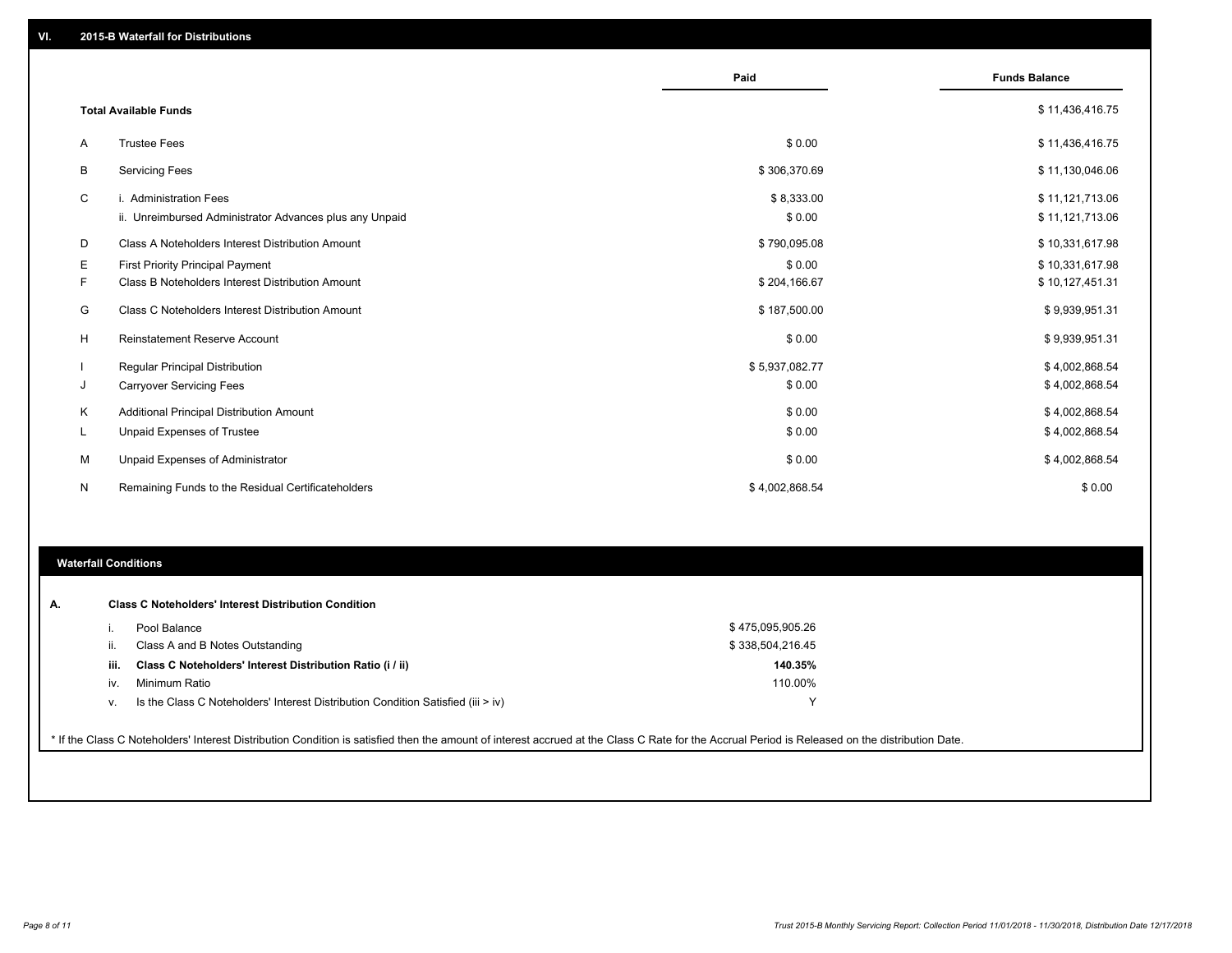# **VII. 2015-B Distributions**

| <b>Distribution Amounts</b>                                |                         |                         |                         |
|------------------------------------------------------------|-------------------------|-------------------------|-------------------------|
|                                                            | A <sub>2</sub> A        | A <sub>2</sub> B        | A <sub>3</sub>          |
| Cusip/Isin                                                 | 78448QAB4               | 78448QAC2               | 78448QAD0               |
| <b>Beginning Balance</b>                                   | \$131,747,551.63        | \$61,756,664.82         | \$75,000,000.00         |
| Index                                                      | <b>FIXED</b>            | <b>LIBOR</b>            | <b>LIBOR</b>            |
| Spread/Fixed Rate                                          | 2.98%                   | 1.20%                   | 1.75%                   |
| Record Date (Days Prior to Distribution)                   | 1 NEW YORK BUSINESS DAY | 1 NEW YORK BUSINESS DAY | 1 NEW YORK BUSINESS DAY |
| Accrual Period Begin                                       | 11/15/2018              | 11/15/2018              | 11/15/2018              |
| <b>Accrual Period End</b>                                  | 12/15/2018              | 12/17/2018              | 12/17/2018              |
| <b>Daycount Fraction</b>                                   | 0.08333333              | 0.08888889              | 0.08888889              |
| Interest Rate*                                             | 2.98000%                | 3.50650%                | 4.05650%                |
| <b>Accrued Interest Factor</b>                             | 0.002483333             | 0.003116889             | 0.003605778             |
| <b>Current Interest Due</b>                                | \$327,173.09            | \$192,488.66            | \$270,433.33            |
| Interest Shortfall from Prior Period Plus Accrued Interest | $\mathsf{\$}$ -         | $\mathsf{\$}$ -         | $\frac{1}{2}$           |
| <b>Total Interest Due</b>                                  | \$327,173.09            | \$192,488.66            | \$270,433.33            |
| Interest Paid                                              | \$327,173.09            | \$192,488.66            | \$270,433.33            |
| Interest Shortfall                                         | $\mathsf{\$}$ -         | $\mathsf{\$}$ -         | $$ -$                   |
| <b>Principal Paid</b>                                      | \$4,042,269.12          | \$1,894,813.65          | $\mathsf{\$}$ -         |
| <b>Ending Principal Balance</b>                            | \$127,705,282.51        | \$59,861,851.17         | \$75,000,000.00         |
| Paydown Factor                                             | 0.021053485             | 0.021053485             | 0.000000000             |
| <b>Ending Balance Factor</b>                               | 0.665131680             | 0.665131680             | 1.000000000             |

\* Pay rates for Current Distribution. For the interest rates applicable to the next distribution date, please see https://www.salliemae.com/about/investors/data/SMBabrate.txt.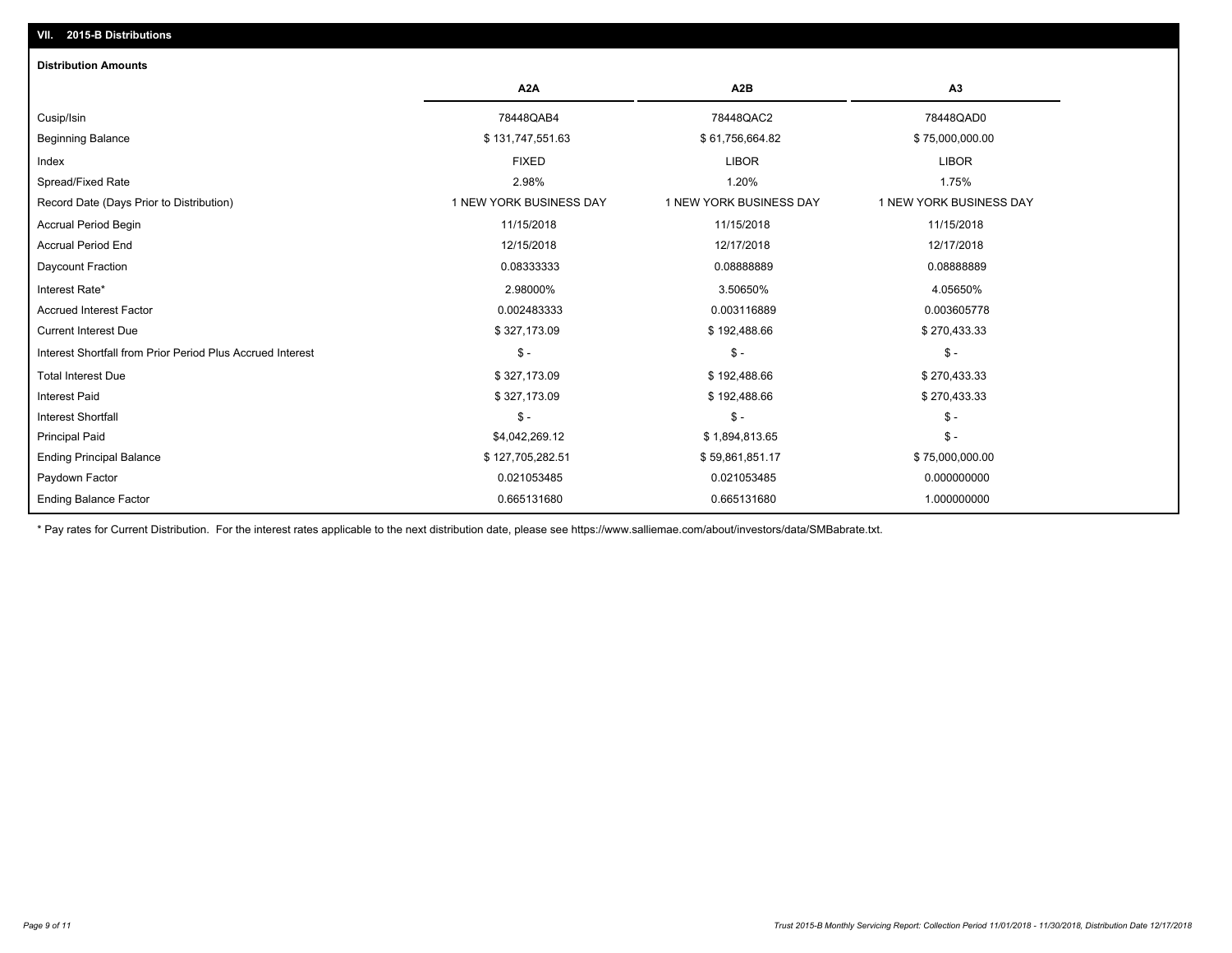| <b>Distribution Amounts</b>                                |                         |                         |
|------------------------------------------------------------|-------------------------|-------------------------|
|                                                            | в                       | C                       |
| Cusip/Isin                                                 | 78448QAE8               | 78448QAF5               |
| <b>Beginning Balance</b>                                   | \$70,000,000.00         | \$50,000,000.00         |
| Index                                                      | <b>FIXED</b>            | <b>FIXED</b>            |
| Spread/Fixed Rate                                          | 3.50%                   | 4.50%                   |
| Record Date (Days Prior to Distribution)                   | 1 NEW YORK BUSINESS DAY | 1 NEW YORK BUSINESS DAY |
| <b>Accrual Period Begin</b>                                | 11/15/2018              | 11/15/2018              |
| <b>Accrual Period End</b>                                  | 12/15/2018              | 12/15/2018              |
| Daycount Fraction                                          | 0.08333333              | 0.08333333              |
| Interest Rate*                                             | 3.50000%                | 4.50000%                |
| <b>Accrued Interest Factor</b>                             | 0.002916667             | 0.003750000             |
| <b>Current Interest Due</b>                                | \$204,166.67            | \$187,500.00            |
| Interest Shortfall from Prior Period Plus Accrued Interest | $\mathcal{S}$ -         | $\frac{1}{2}$           |
| <b>Total Interest Due</b>                                  | \$204,166.67            | \$187,500.00            |
| <b>Interest Paid</b>                                       | \$204,166.67            | \$187,500.00            |
| <b>Interest Shortfall</b>                                  | $\mathsf{\$}$ -         | $\mathsf{\$}$ -         |
| <b>Principal Paid</b>                                      | $\mathsf{\$}$ -         | $\mathsf{\$}$ -         |
| <b>Ending Principal Balance</b>                            | \$70,000,000.00         | \$50,000,000.00         |
| Paydown Factor                                             | 0.000000000             | 0.000000000             |
| <b>Ending Balance Factor</b>                               | 1.000000000             | 1.000000000             |

\* Pay rates for Current Distribution. For the interest rates applicable to the next distribution date, please see https://www.salliemae.com/about/investors/data/SMBabrate.txt.

**VII. 2015-B Distributions**